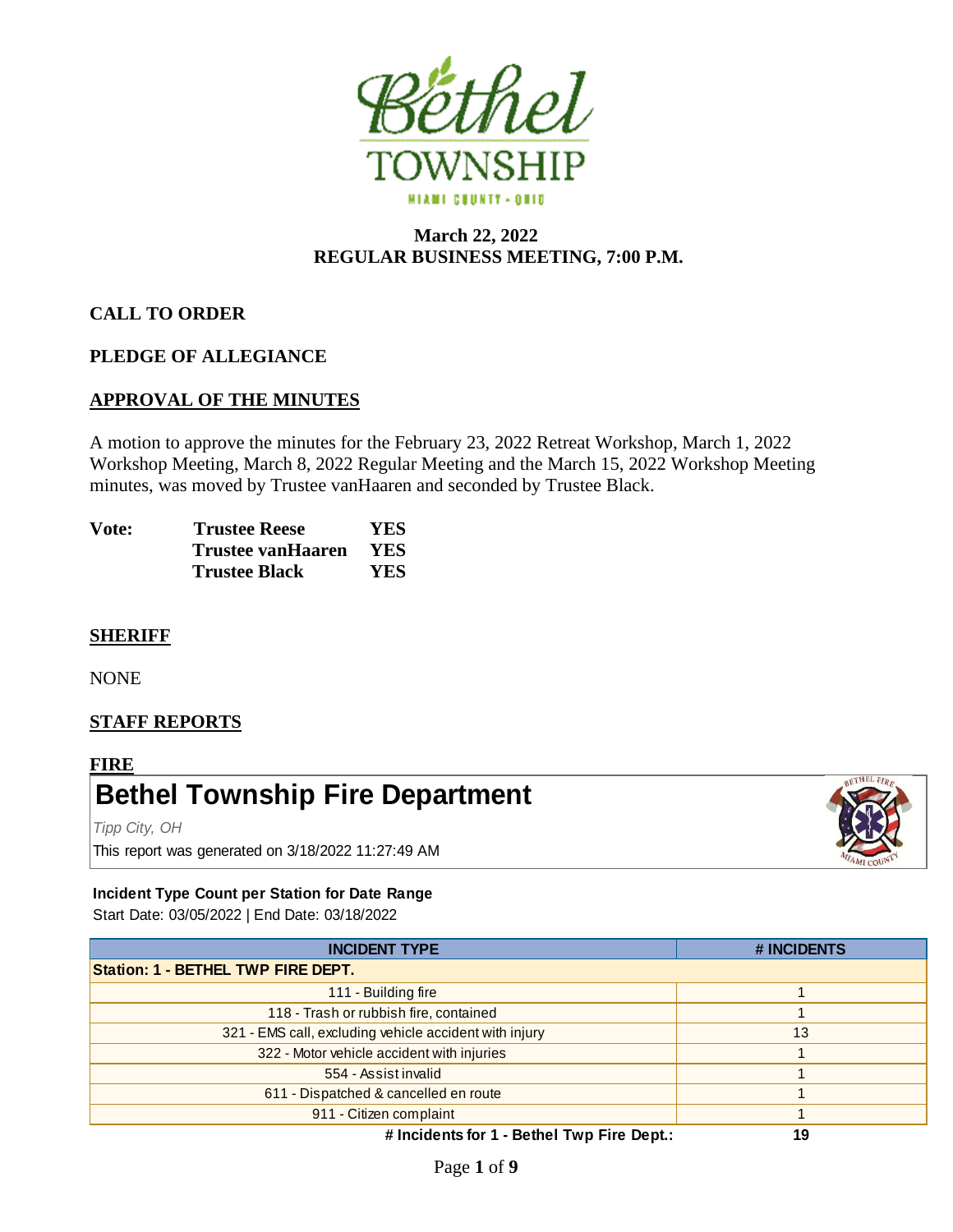# **Bethel Township Fire Department**

*Tipp City, OH*



This report was generated on 3/18/2022 11:26:41 AM

#### **Incidents per Zone per Shift for Date Range**

Start Date: 03/05/2022 | End Date: 03/18/2022



L Platoon 1<sup>-1</sup> IPla... I L Platoon 3<sup>-1</sup> L Platoon 4<sup>-1</sup> L Platoon 5- $\perp$ Platoon 6- $\Box$ 

| <b>SHIFT</b> | <b>ZONE</b>            | # INCIDENTS   |
|--------------|------------------------|---------------|
| Platoon 1    | Northwest Quadrant     |               |
|              | <b>TIPP CITY</b>       |               |
| Platoon 2    | <b>BETHEL CLARK</b>    |               |
| Platoon 3    | <b>Brandt Quadrant</b> |               |
|              | Northeast Quadrant     | $\mathcal{P}$ |
| Platoon 4    | <b>Brandt Quadrant</b> | 1             |
|              | Northeast Quadrant     |               |
|              | Northwest Quadrant     |               |
| Platoon 5    | <b>Brandt Quadrant</b> |               |
|              | Northeast Quadrant     | $\mathcal{P}$ |
|              | Northwest Quadrant     |               |
| Platoon 6    | <b>BETHEL CLARK</b>    | 1             |
|              | <b>Brandt Quadrant</b> | 4             |
|              | Northeast Quadrant     |               |
|              | TOTAL:                 | 19            |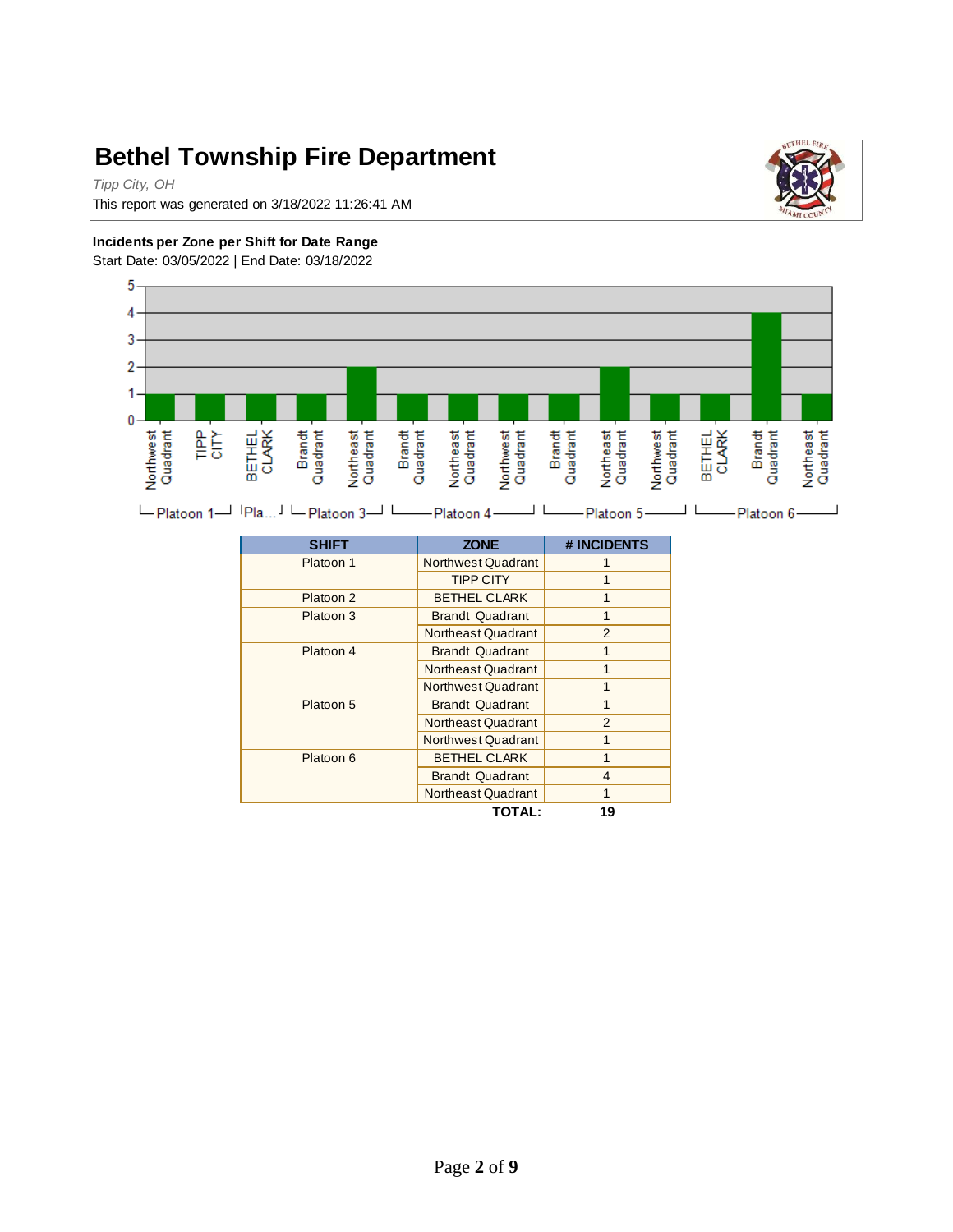# **ZONING**

#### **Since the last Trustee meeting, the following zoning certificate applications have been received**

| 4828 RUDY RD          | GARAGE          |
|-----------------------|-----------------|
| 6290 DAYTON BRANDT RD | GARAGE          |
| 6825 SR 201           | <b>BARN</b>     |
| 6375 STUDEBAKER RD    | <b>ADDITION</b> |
| 5165 WINTER HILL CT   | <b>ADDITION</b> |
|                       |                 |

**Since the last Board of Zoning Appeals (BZA) meeting, the following application is in process** CU-01-22 8765 SR 201 TRUCKING TRANSFER TERMINAL/TRUCK DEPOT

#### **Since the last Zoning Commission (ZC) meeting, following zoning amendment applications are in process**

**Case: ZA-01-22:** A request from Asim Shakirian 5556 US RT 40, Tipp City, Oh 45371, to rezone parcel A01-044500, a 16.76 acre lot presently zoned A-2, to B-2. Applicant intends to build residential structure and park his semi-trucks (3-5) along the back of property. He is under contract but sale is contingent on re-zoning.

#### **YEAR TO DATE (2022):**

Certificates issued in 2022: 18

Declarations received in 2022: 1

Variances requested in 2022: 5 Variances approved in 2022: 5

Conditional Use requested in 2022: 0 Conditional Use approved in 2022: 0

Zoning Amendments requested in 2022: 0 Zoning Amendments approved in 2022: 0

#### **BOARDS & COMMISSIONS**

#### **MIAMI COUNTY PLANNING COMMISSION:**

April 19th, 2022, at 7:00PM

BETHEL TOWNSHIP BOARD OF ZONING APPEALS (BZA):

The BZA will meet at the Township Building March 24<sup>th</sup>, 2022 at 630PM.

#### **BETHEL TOWNSHIP ZONING COMMISSION (ZC)**

The Zoning Commission will meet at the Township Building on March 24<sup>th</sup>,2022 at 730PM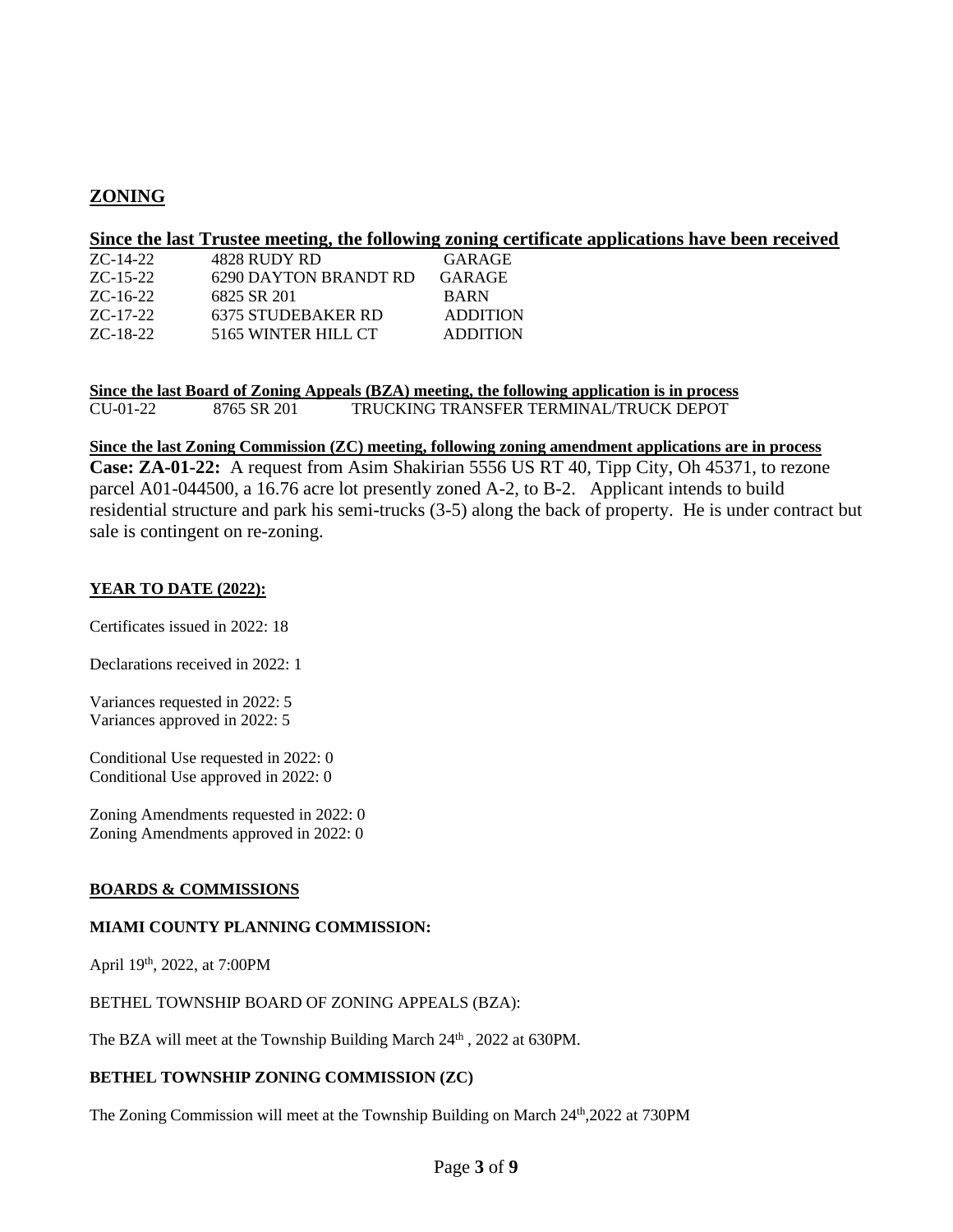### **2022 ZONING ENFORCEMENT (YTD):**

|            | <b>Junk Cars</b> | <b>High Grass</b> | Construction<br>Related | <b>Health Referrals</b> | Other | Cleared |
|------------|------------------|-------------------|-------------------------|-------------------------|-------|---------|
| Month      |                  |                   |                         |                         |       |         |
| <b>VTD</b> |                  |                   |                         |                         |       |         |

Total: 1 Total Cleared: 0

Mike Arnold

Planning and Zoning Director/Assistant to the Township Administrator **CAPTAIN** Bethel Twp. Fire Dept 8735 S 2<sup>nd</sup> Street Tipp City, OH 45371 Station (937) 845-8472 Cell (937) 219-9769

# **ADMINISTRATORS REPORT**

**There is one Resolution on the agenda this evening.**

**This Resolution is to accept the permanent appropriations as submitted by the Fiscal Officer.**

**The Township will once again be having an Easter Egg Hunt on April 16th at Friendship Park. Gathering will start and 10:00am and the Hunt will start PROMPTLY at 10:30am. We will have the Easter Bunny, Fire Trucks and Prize Baskets.** 

# **TRUSTEE REPORTS**

**Trustee vanHaaren**: Absent

**Trustee Reese:** On March 10, 2022 I attended the Miami County Township Association Meeting. The presentation was on Solar Farms. Lots of information on how they are done and the pros and the cons. It was mentioned that there is a 250,000.00 grant for Volunteer Fire Departments.

I went on the road survey with Andy.

I went to the New Carlisle Planning Mtg. I did speak as a resident and voiced my concerns about the annexation.

**Trustee Black:** I did speak with a few residents on drainage issues and what can be done about them.

# **PUBLIC COMMENTS FOR ITEMS ON THE AGENDA**

None.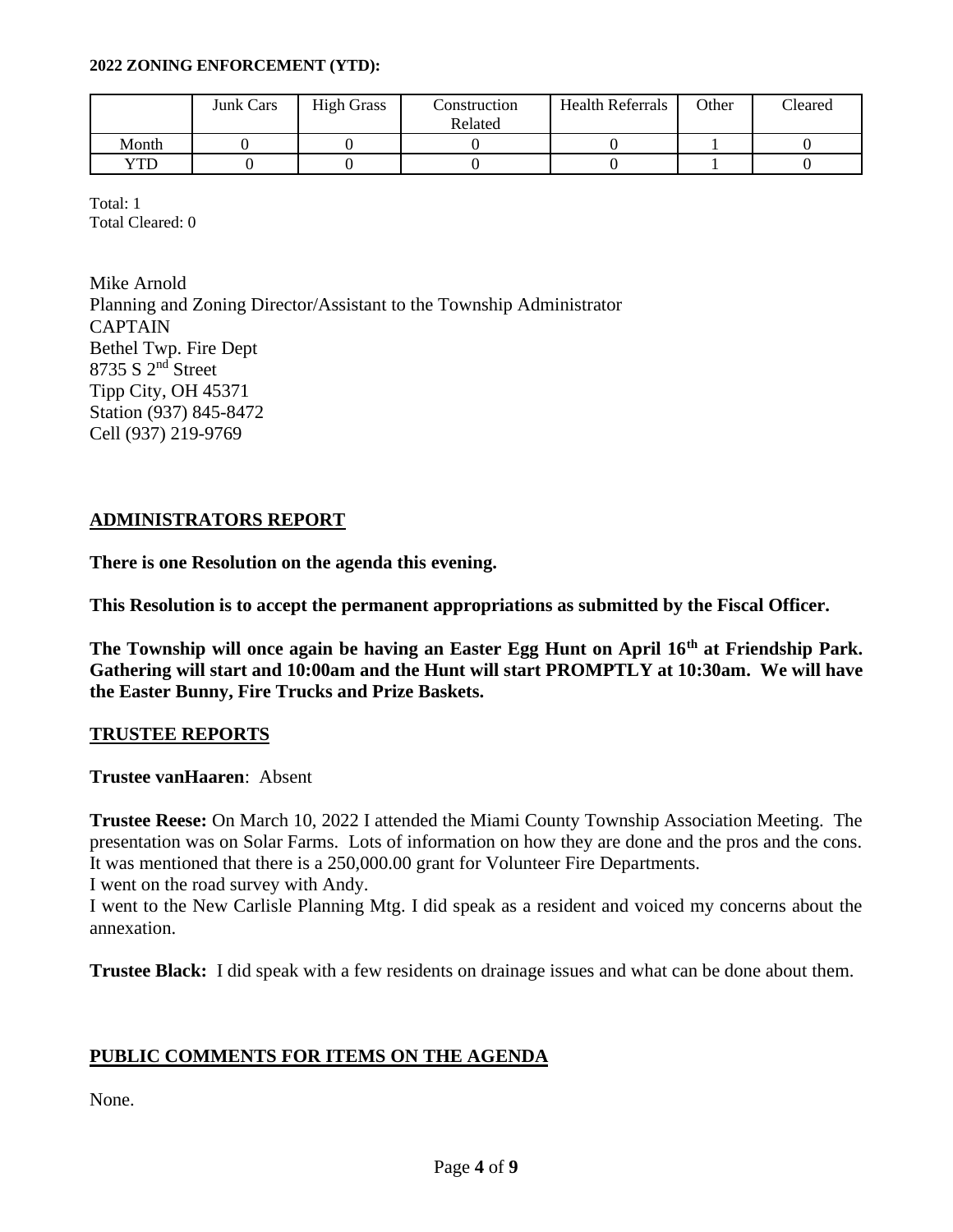# **ACTION ITEMS**

## **RESOLUTION 22-03-033**

## **A RESOLUTION ADOPTING PERMANENT APPROPRIATIONS FOR YEAR 2022 AS PRESENTED BY THE FISCAL OFFICER AND PRESCRIBED BY SECTION 5405.38 OF THE OHIO REVISED CODE**

WHEREAS, THE BOARD OF TRUSTEES OF BETHEL TOWNSHIP, MIAMI COUNTY IS PRESCRIBED THROUGH SECTION 5705.38 TO ADOPT PERMANENT APPROPRIATIONS FOR BETHEL TOWNSHIP, MIAMI COUNTY BY APRIL 1ST OF EACH CALENDAR YEAR, AND

WHEREAS, THE FISCAL OFFICER HAS PRESENTED THE FINAL PERMANENT APPROPRIATIONS FOR THE FISCAL YEAR 2022 , THEREFORE

BE IT RESOLVED BY THE BOARD OF TRUSTEES OF BETHEL TOWNSHIP, MIAMI COUNTY THAT TO PROVIDE FOR THE CURRENT EXPENSES AND OTHER EXPENDITURES OF SAID BOARD OF TRUSTEES, DURING THE FISCAL YEAR ENDING DECEMBER 31, 2022 THAT THE FINAL PERMANENT APPROPRIATIONS FOR THE YEAR 2022 BE APPROVED.

The motion was moved by Trustee: **Julie Reese** And seconded by Trustee: **Don Black**

**VOTE:**

| <b>Trustee Julie Reese</b> | YES |
|----------------------------|-----|
| <b>Trustee Don Black</b>   | YES |

## **CERTIFICATE OF RECORDING OFFICER**

I, DEBORAH A. WATSON, HEREBY CERTIFY THAT THE FORGOING IS A TRUE AND CORRECT COPY OF RESOLUTION #22-02 ADOPTED BY THE BOARD OF TRUSTEES OF BETHEL TOWNSHIP, MIAMI COUNTY HELD ON THE 8TH DAY OF MARCH 2022, AND THAT I AM DULY AUTHORIZED TO EXECUTE THIS CERTIFICATE.

DEBORAH A. WATSON FISCAL OFFICER BETHEL TOWNSHIP, MIAMI COUNTY

\_\_\_\_\_\_\_\_\_\_\_\_\_\_\_\_\_\_\_\_\_\_\_\_\_\_\_\_\_\_\_\_\_\_

## **ANNOUNCEMENTS**

| March 15 | Trustee Workshop Meeting, Township Meeting Room, 9:00AM*                        |
|----------|---------------------------------------------------------------------------------|
| March 24 | BZA Meeting 6:30/Zoning Commission 7:30 PM                                      |
| April 5  | Trustee Workshop Meeting, Township Meeting Room, 9:00AM*                        |
| April 7  | Joint Workshop Meeting with Huber Heights City Council, Huber Heights Council   |
|          | Chambers, 6:00 PM                                                               |
| April 12 | Trustee Public Hearing – Zoning Case 6:30 PM- Trustee Regular Meeting, Township |
|          | Meeting Room, 7:00 PM                                                           |
| April 16 | Township Easter Egg Hunt at Friendship Park, 10:00 AM                           |
| April 19 | Trustee Workshop Meeting, Township Meeting Room, 9:00AM*                        |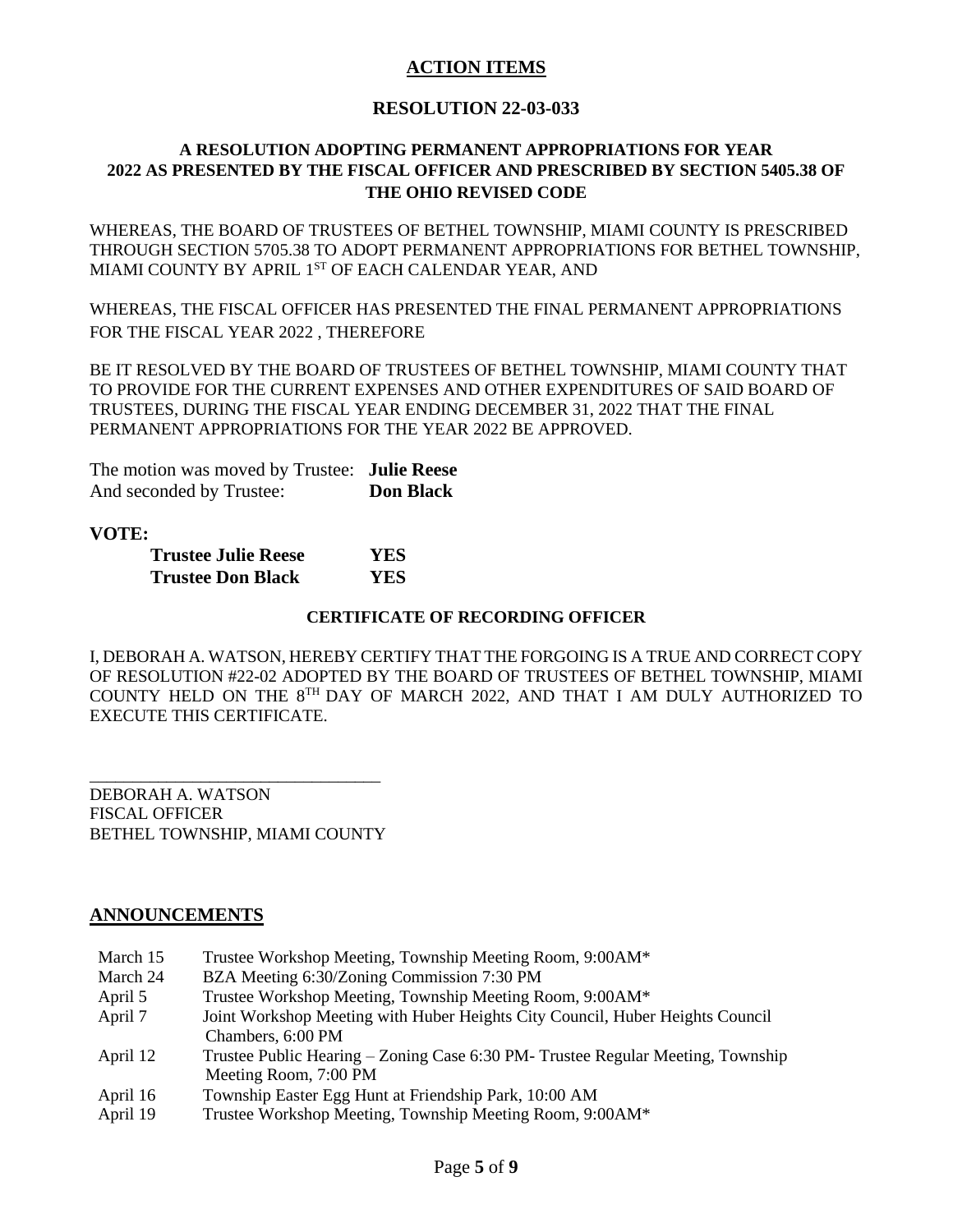## **PUBLIC COMMENTS ON ANY TOPIC**

Resident Natalie Donahue asked about the joint meeting with Huber Heights and who from the Township would be in attendance.

Administrator Ehrhart said that the staff and Trustees and our Attorney would be going. Resident Natalie Donahue also asked about the Drainage on Bethelville and where was that in the process.

Administrator Ehrhart stated he did send an email to residents on Bethelville.

Resident Michele Pfrogner asked if the Joint workshop meeting with Huber Heights was a public meeting.

Administrator Ehrhart replied yes. And also stated that both entities would have their attorneys present.

## **RESOLUTION 22-03-034 A RESOLUTION TO RECORD ELECTRONIC PAYMENTS 176-224 AND THE WARRANTS 53225-53320**

BE IT RESOLVED, BY THE BOARD OF TRUSTEES OF BETHEL TOWNSHIP, MIAMI COUNTY THAT THE PAYMENT OF THE ELECTRONIC PAYMENTS FROM NO.176-224 AND THE WARRANTS 53225-53320 BE RECORDED THROUGH THE REQUEST OF THE FISCAL OFFICER.

The motion was moved by Trustee: **Beth vanHaaren** And seconded by Trustee: **Julie Reese**

## **VOTE:**

| <b>Trustee Beth vanHaaren</b> | YES. |
|-------------------------------|------|
| <b>Trustee Julie Reese</b>    | YES. |
| <b>Trustee Don Black</b>      | YES. |

## **PAYMENTS**

| <b>Number</b> | <b>Post</b> | Payee                              | <b>Total Warrant</b> |
|---------------|-------------|------------------------------------|----------------------|
|               | <b>Date</b> |                                    | <b>Amount</b>        |
| 176-2022      | 3/10/22     | PUBLIC EMPLOYEES RETIREMENT SYSTEM | \$7,371.23           |
| 177-2022      | 3/10/22     | PUBLIC EMPLOYEES RETIREMENT SYSTEM | \$5,620.94           |
| 178-2022      | 3/18/22     | <b>TYLER D ALLISS</b>              | \$1,025.39           |
| 179-2022      | 3/18/22     | MICHAEL ARNOLD JR                  | \$901.79             |
| 180-2022      | 3/18/22     | <b>JAIMIE BAGWELL</b>              | \$320.07             |
| 181-2022      | 3/18/22     | <b>CYRUS N BROYLES</b>             | \$857.39             |
| 182-2022      | 3/18/22     | <b>CASSANDRA CHANNELL</b>          | \$147.49             |
| 183-2022      | 3/18/22     | <b>JACOB DANIEL CLINE</b>          | \$1,658.99           |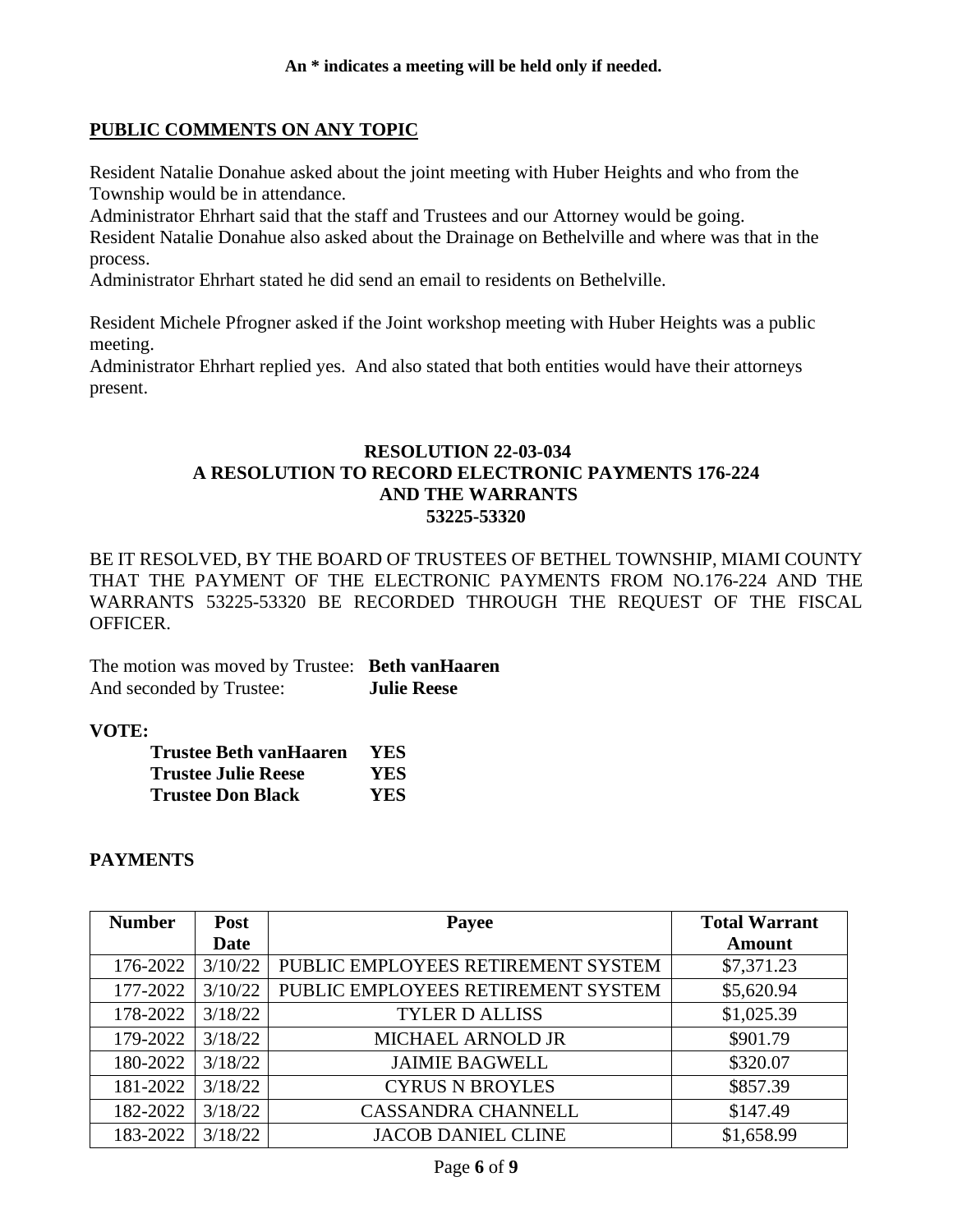| 184-2022 | 3/18/22 | <b>ALLAN DAVIS</b>                                 | \$582.89    |
|----------|---------|----------------------------------------------------|-------------|
| 185-2022 | 3/18/22 | <b>JAMES ANDREW EHRHART</b>                        | \$531.09    |
| 186-2022 | 3/18/22 | <b>AUSTIN HOFFMAN</b>                              | \$870.22    |
| 187-2022 | 3/18/22 | <b>JASON JASPER</b>                                | \$1,160.10  |
| 188-2022 | 3/18/22 | WILLIAM P MANNHEIM                                 | \$993.75    |
| 189-2022 | 3/18/22 | <b>STACEY L MCKENZIE</b>                           | \$546.35    |
| 190-2022 | 3/18/22 | <b>AMIER SALAH</b>                                 | \$478.50    |
| 191-2022 | 3/18/22 | <b>JOSHUA SCHIEBREL</b>                            | \$730.52    |
| 192-2022 | 3/18/22 | <b>CHRISTOPHER M SCOTT</b>                         | \$1,121.38  |
| 193-2022 | 3/18/22 | <b>JAMES R SEBASTIAN</b>                           | \$490.69    |
| 194-2022 | 3/18/22 | <b>CODY TYLER TEEGARDEN</b>                        | \$1,123.13  |
| 195-2022 | 3/18/22 | <b>DEBORAH A WATSON</b>                            | \$201.98    |
| 196-2022 | 3/18/22 | TERRENCE W. WELDON JR.                             | \$755.75    |
| 197-2022 | 3/18/22 | <b>CONNOR WHELAN</b>                               | \$1,904.61  |
| 198-2022 | 3/18/22 | ROBERT JAY YOCUM                                   | \$1,045.92  |
| 200-2022 | 3/18/22 | <b>MICHAEL ARNOLD JR</b>                           | \$1,354.25  |
| 201-2022 | 3/18/22 | <b>JAMES ANDREW EHRHART</b>                        | \$1,743.40  |
| 204-2022 | 3/14/22 | OHIO PUBLIC EMPLOYEES DEFERRED                     | \$50.00     |
|          |         | <b>COMPENSAT</b>                                   |             |
| 205-2022 | 3/14/22 | OHIO PUBLIC EMPLOYEES DEFERRED                     | \$40.00     |
|          |         | <b>COMPENSAT</b>                                   |             |
| 206-2022 | 3/14/22 | OHIO PUBLIC EMPLOYEES DEFERRED                     | \$65.00     |
|          |         | <b>COMPENSAT</b>                                   |             |
| 206-2022 | 3/14/22 | OHIO PUBLIC EMPLOYEES DEFERRED                     | \$65.00     |
|          |         | <b>COMPENSAT</b>                                   |             |
| 207-2022 | 3/14/22 | OHIO PUBLIC EMPLOYEES DEFERRED                     | \$50.00     |
|          |         | <b>COMPENSAT</b>                                   |             |
| 208-2022 | 3/14/22 | <b>OHIO PUBLIC EMPLOYEES DEFERRED</b>              | \$25.00     |
| 209-2022 |         | <b>COMPENSAT</b>                                   |             |
|          | 3/14/22 | OHIO PUBLIC EMPLOYEES DEFERRED<br><b>COMPENSAT</b> | \$40.00     |
| 210-2022 | 3/14/22 | <b>OHIO PUBLIC EMPLOYEES DEFERRED</b>              | \$65.00     |
|          |         | <b>COMPENSAT</b>                                   |             |
| 211-2022 | 3/14/22 | OHIO PUBLIC EMPLOYEES DEFERRED                     | \$50.00     |
|          |         | <b>COMPENSAT</b>                                   |             |
| 212-2022 | 3/14/22 | OHIO PUBLIC EMPLOYEES DEFERRED                     | \$25.00     |
|          |         | <b>COMPENSAT</b>                                   |             |
| 213-2022 | 3/14/22 | OHIO PUBLIC EMPLOYEES DEFERRED                     | \$40.00     |
|          |         | <b>COMPENSAT</b>                                   |             |
| 224-2022 | 3/19/22 | UNITY NATIONAL BANK                                | \$294.51    |
| 53225    | 3/17/22 | KOENING EQUIPMENT CO                               | \$1.79      |
| 53277    | 3/9/22  | <b>O'REILLY AUTO PARTS</b>                         | \$41.97     |
| 53278    | 3/9/22  | OTARMA SERVICE CENTER                              | \$22,061.00 |
| 53279    | 3/9/22  | WARREN FIRE EQUIPMENT, INC                         | \$2,159.16  |
| 53280    | 3/9/22  | MIAMI COUNTY COUNCIL                               | \$30.00     |
| 53281    | 3/9/22  | UNIQUE PAVING MATERIALS                            | \$637.28    |
| 53282    | 3/9/22  | <b>AMAZON CAPITAL SERVICES</b>                     | \$305.97    |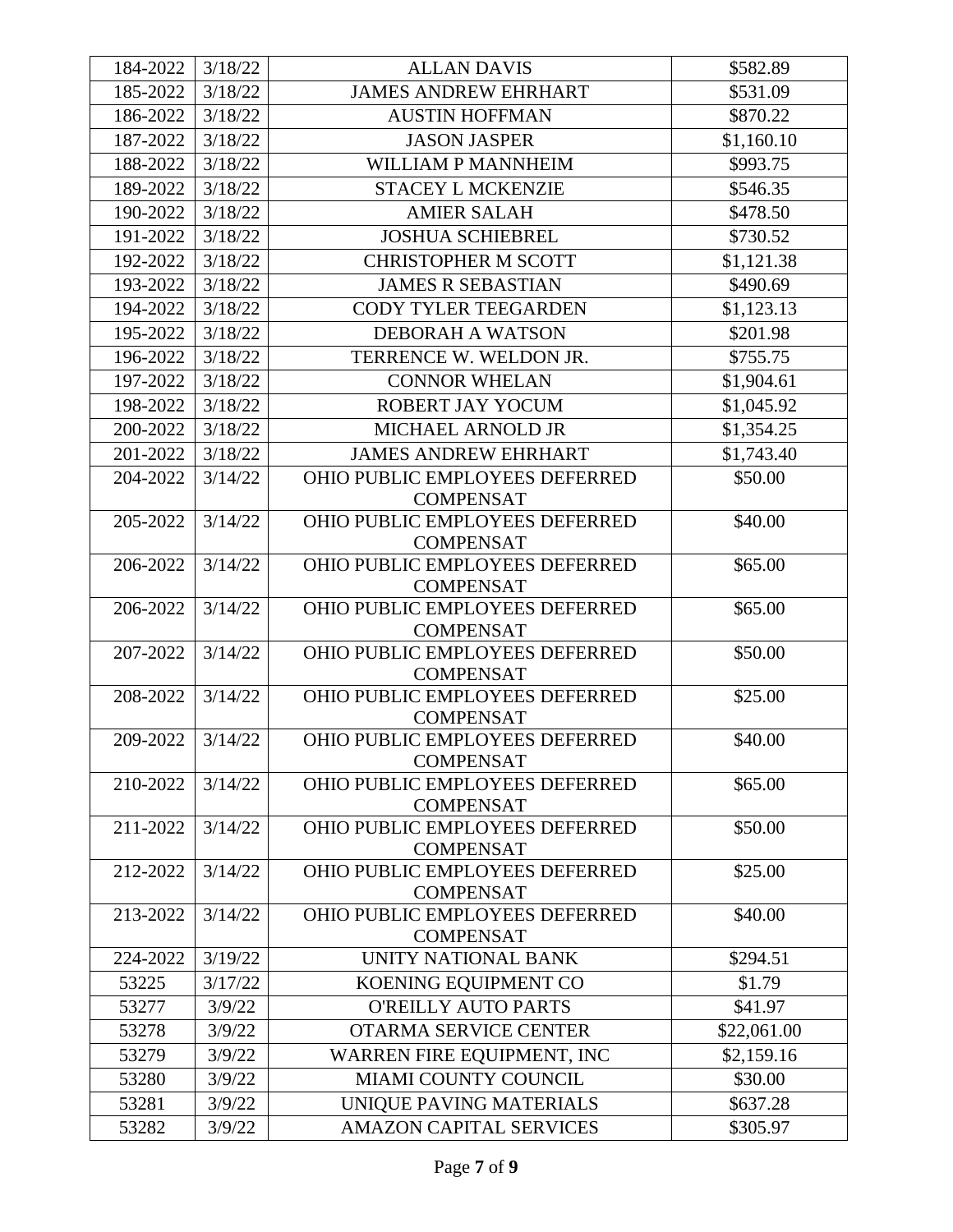| 53283 | 3/9/22  | <b>HEALTH &amp; SAFETY INSTITUTE</b>       | \$140.00    |
|-------|---------|--------------------------------------------|-------------|
| 53284 | 3/9/22  | <b>CINTAS CORPORATION</b>                  | \$42.89     |
| 53285 | 3/9/22  | BROSIUS, JOHNSON & GRIGGS, LLC             | \$625.44    |
|       |         |                                            |             |
| 53286 | 3/9/22  | MIAMI COUNTY SANITARY ENGINEERING<br>DEPT. | \$241.35    |
| 53287 | 3/9/22  | <b>LOWES BUSINESS ACCOUNT</b>              | \$37.68     |
| 53288 | 3/9/22  | <b>SAMS CLUB</b>                           | \$351.57    |
| 53289 | 3/9/22  | WASTE MANAGEMENT OF OHIO INC               | \$505.86    |
| 53290 | 3/9/22  | <b>US BANK</b>                             | \$464.94    |
| 53291 | 3/9/22  | PARK NATIONAL BANK                         | \$1,167.52  |
| 53292 | 3/9/22  | <b>DON BLACK</b>                           | \$503.68    |
| 53293 | 3/9/22  | <b>CASH</b>                                | \$260.69    |
| 53294 | 3/9/22  | <b>DIVISION OF REAL ESTATE</b>             | \$50.00     |
| 53295 | 3/10/22 | AQUA FALLS BOTTLED WATER                   | \$54.05     |
| 53296 | 3/10/22 | SCHWAAB, INC                               | \$41.73     |
| 53297 | 3/10/22 | <b>MIAMI COUNTY ENGINEER</b>               | \$574.94    |
| 53298 | 3/10/22 | <b>CHARTER COMMUNICATIONS</b>              | \$4.68      |
| 53299 | 3/10/22 | <b>BETHEL FIRE ASSOCIATION</b>             | \$395.60    |
| 53300 | 3/10/22 | <b>BETHEL FIRE ASSOCIATION</b>             | \$315.00    |
| 53301 | 3/10/22 | <b>OHIO OPERATING ENGINEERS</b>            | \$1,709.65  |
| 53302 | 3/10/22 | HILLSIDE MAINTENANCE SUPPLY                | \$571.89    |
| 53303 | 3/10/22 | AUTOZONE, INC                              | \$8.09      |
| 53304 | 3/10/22 | <b>AFLAC</b>                               | \$125.73    |
| 53305 | 3/10/22 | <b>AFLAC</b>                               | \$251.46    |
| 53306 | 3/10/22 | <b>AFLAC</b>                               | \$125.73    |
| 53307 | 3/14/22 | DEBORAH DURST-FISHER                       | \$92.35     |
| 53308 | 3/14/22 | <b>LORNA FURDERER</b>                      | \$46.17     |
| 53309 | 3/14/22 | <b>JULIE REESE</b>                         | \$36.44     |
| 53310 | 3/14/22 | <b>WILLIAM SERRA</b>                       | \$27.70     |
| 53311 | 3/19/22 | <b>CINTAS CORPORATION</b>                  | \$42.89     |
| 53312 | 3/19/22 | ACCENT BUSINESS COMMUNICATIONS             | \$874.58    |
| 53313 | 3/19/22 | MIAMI COUNTY-SHERIFFS DEPT                 | \$29,211.25 |
| 53314 | 3/19/22 | DURST BROS. EXCAVATING CO.                 | \$500.00    |
| 53315 | 3/19/22 | <b>DUNCAN OIL CO</b>                       | \$1,483.95  |
| 53316 | 3/19/22 | <b>AIRGAS</b>                              | \$248.03    |
| 53317 | 3/19/22 | <b>SUNRISE COOPERATIVE</b>                 | \$1,419.92  |
| 53318 | 3/21/22 | MIAMI COUNTY SANITARY ENGINEERING<br>DEPT. | \$59.54     |
| 53319 | 3/21/22 | Skipped Warrants 53319 to 53319 Series 1   | \$0.00      |
| 53320 | 3/21/22 | MIAMI COUNTY SANITARY ENGINEERING<br>DEPT. | \$59.54     |